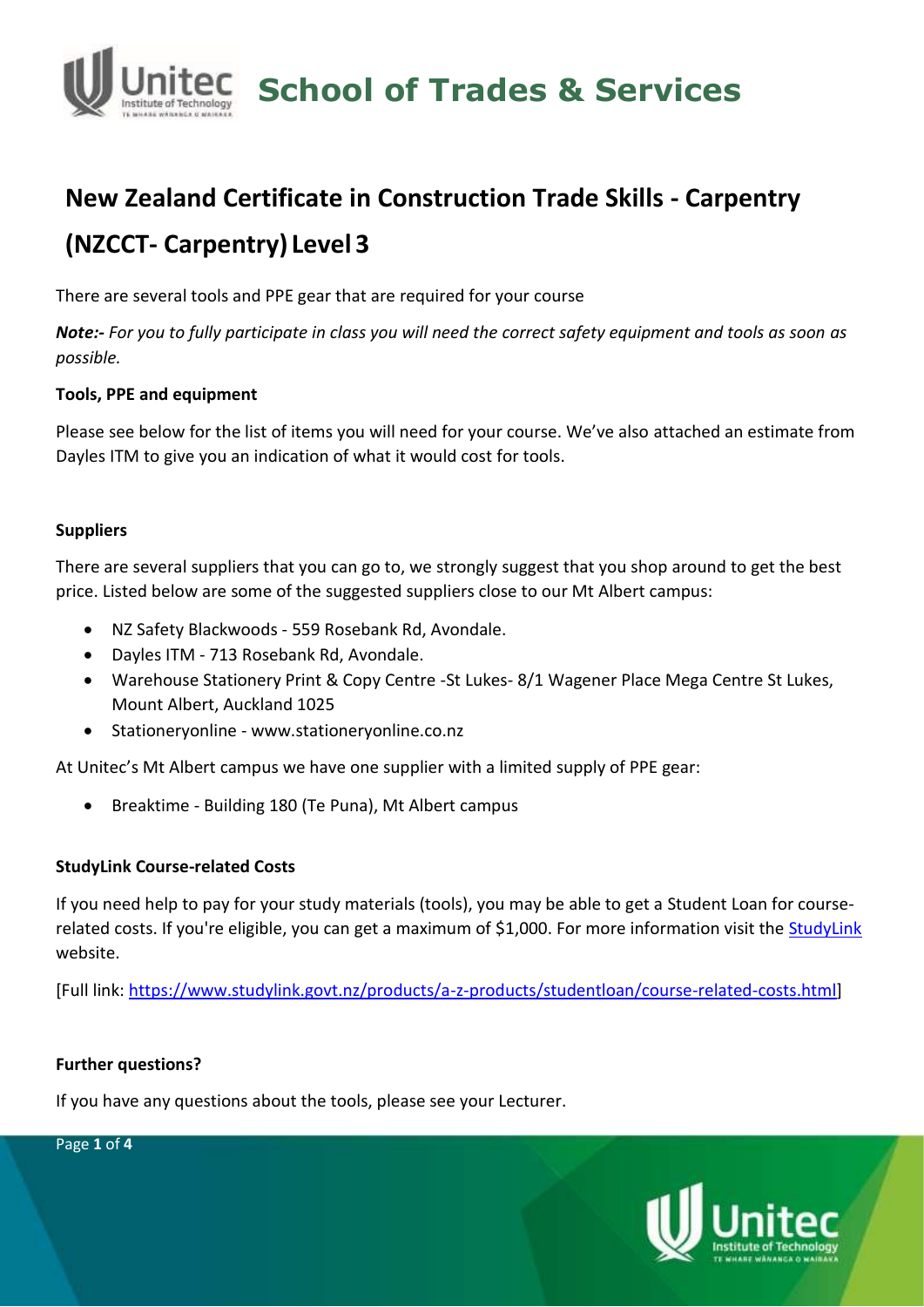

**School of Trades & Services**

## Tool List for NZCCT Carpentry

Name:

Tools needed for Carpentry projects and the classroom tools Study Link ( www.studylink.govt.nz ) has a maximum \$1000 loan available for you to access for these course-related costs.

| <b>PPE and Carpentry Tools</b>                       | <b>Suggested suppliers of Protective equipment:</b> |  |  |  |
|------------------------------------------------------|-----------------------------------------------------|--|--|--|
|                                                      |                                                     |  |  |  |
| Safety Boots (steel toe cap essential, ankle support | NZ Safety Blackwoods 559 Rosebank Rd, Avondale      |  |  |  |
| needed.)                                             |                                                     |  |  |  |
| Orange-Hi-Vis T-shirt with collar                    | Breaktime convenience store Unitec Campus / Hub     |  |  |  |
| 2 x Safety Glasses (polycarbonate) spare pair is a   | <b>Builders Merchants, KMart etc</b>                |  |  |  |
| good idea                                            |                                                     |  |  |  |
| Ear Muffs Grade 5 (must fit when the hard hat is     |                                                     |  |  |  |
| on)                                                  |                                                     |  |  |  |
| Construction site Hard Hat (White)                   |                                                     |  |  |  |
| Padlock for locker (locker to store tools)           | <b>Suggested supplier of tools</b>                  |  |  |  |
| <b>Builder's Apron</b>                               | Dayle ITM 713 Rosebank Rd, Avondale                 |  |  |  |
| Claw Hammer (20 ounces) Estwing is a good brand      | (DayleITM have a prepared price list for these      |  |  |  |
|                                                      | tools)                                              |  |  |  |
| Measuring tape (metric, marked in mm e.g. 1m will    | <b>Builders Merchants</b>                           |  |  |  |
| show 1000 mm (8m tape)                               |                                                     |  |  |  |
| Carpenters pencils x4                                |                                                     |  |  |  |
| 1m plastic folding carpenters ruler                  |                                                     |  |  |  |
| <b>Combination Square</b>                            |                                                     |  |  |  |
| Dogyu Nail Bar                                       |                                                     |  |  |  |
| 20mm Chisel or set of 3 (e.g.12, 20 25mm)            |                                                     |  |  |  |
| 225 mm sliding bevel                                 |                                                     |  |  |  |
| <b>Utility Knife</b>                                 |                                                     |  |  |  |
| Handsaw - general-purpose crosscut 7 -11tpi          |                                                     |  |  |  |
| Nail punches (set of 3)                              |                                                     |  |  |  |
| Ratchet Screwdriver & bit set                        |                                                     |  |  |  |
| End Cut pliers (Knips)                               |                                                     |  |  |  |
| Large Toolbag for tools                              |                                                     |  |  |  |

Page **2** of **4**

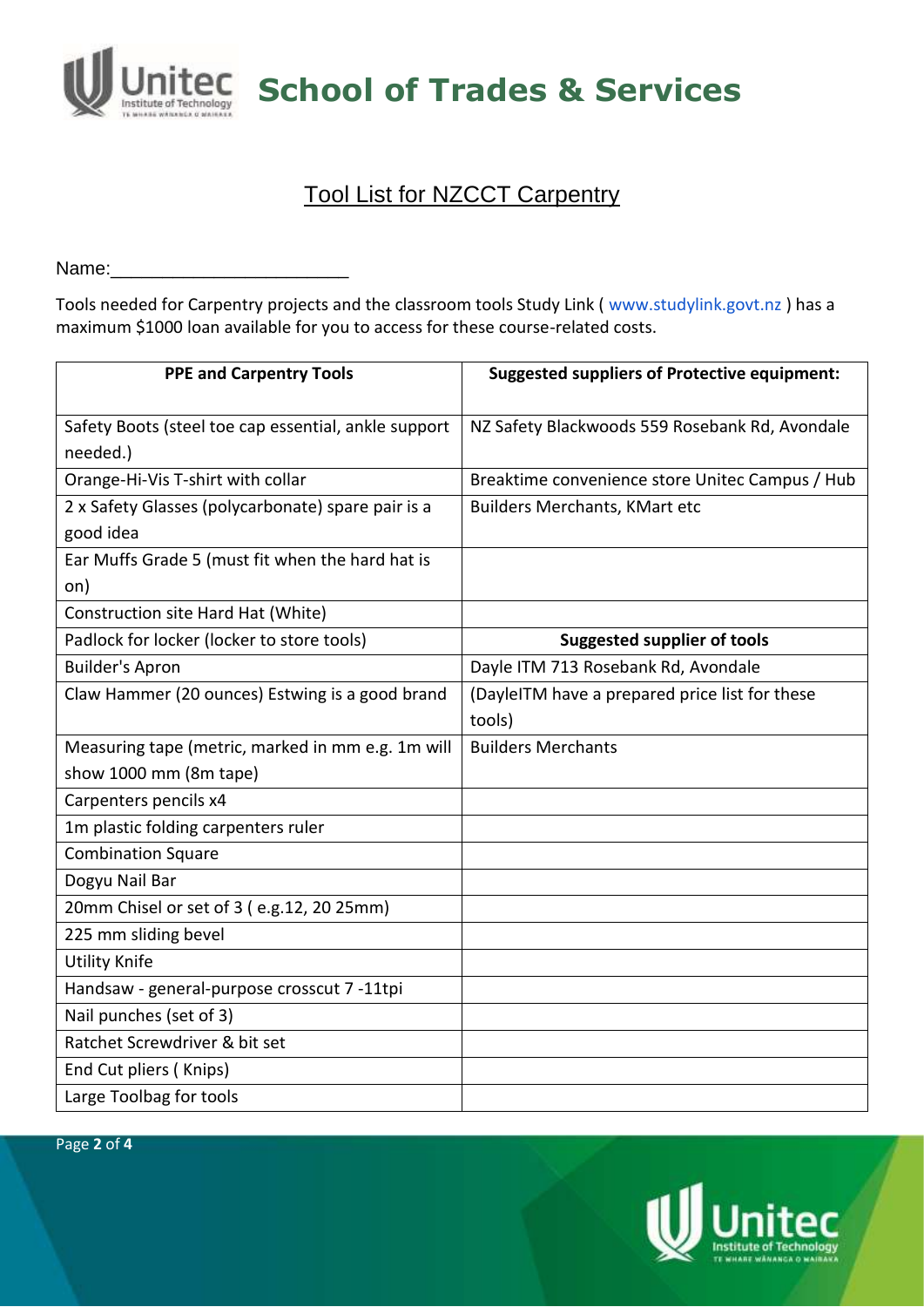

### **Classroom Equipment (Check with your lecturer exact requirements for classes)**

| <b>Classroom Equipment</b>                     | <b>Suggested suppliers of the equipment:</b> |  |  |  |
|------------------------------------------------|----------------------------------------------|--|--|--|
| Hard copy lecture book eg 2B8                  | <b>Stationery Shops</b>                      |  |  |  |
| 4B1 or 3B1 notebook for on site.               | www.warehousestationery.co.nz                |  |  |  |
| <b>Ballpoint pens</b>                          | www.stationeryonline.co.nz                   |  |  |  |
| HB pencils and sharpener, eraser               |                                              |  |  |  |
| Small set coloured pencils                     |                                              |  |  |  |
| Highlighter pens                               |                                              |  |  |  |
| Scale Ruler                                    |                                              |  |  |  |
| Set squares 45 deg. 30/60 deg                  |                                              |  |  |  |
| Calculator                                     |                                              |  |  |  |
| Camera/Smartphone.                             |                                              |  |  |  |
| Laptop computer (discuss with the lecturer)    | computer shop                                |  |  |  |
| Branz House Building Guide (3rd Edition). Good | https://www.branz.co.nz/hbg                  |  |  |  |
| textbook for building Optional but recommended | Feb 2018 price \$67.00                       |  |  |  |
| for you.                                       |                                              |  |  |  |